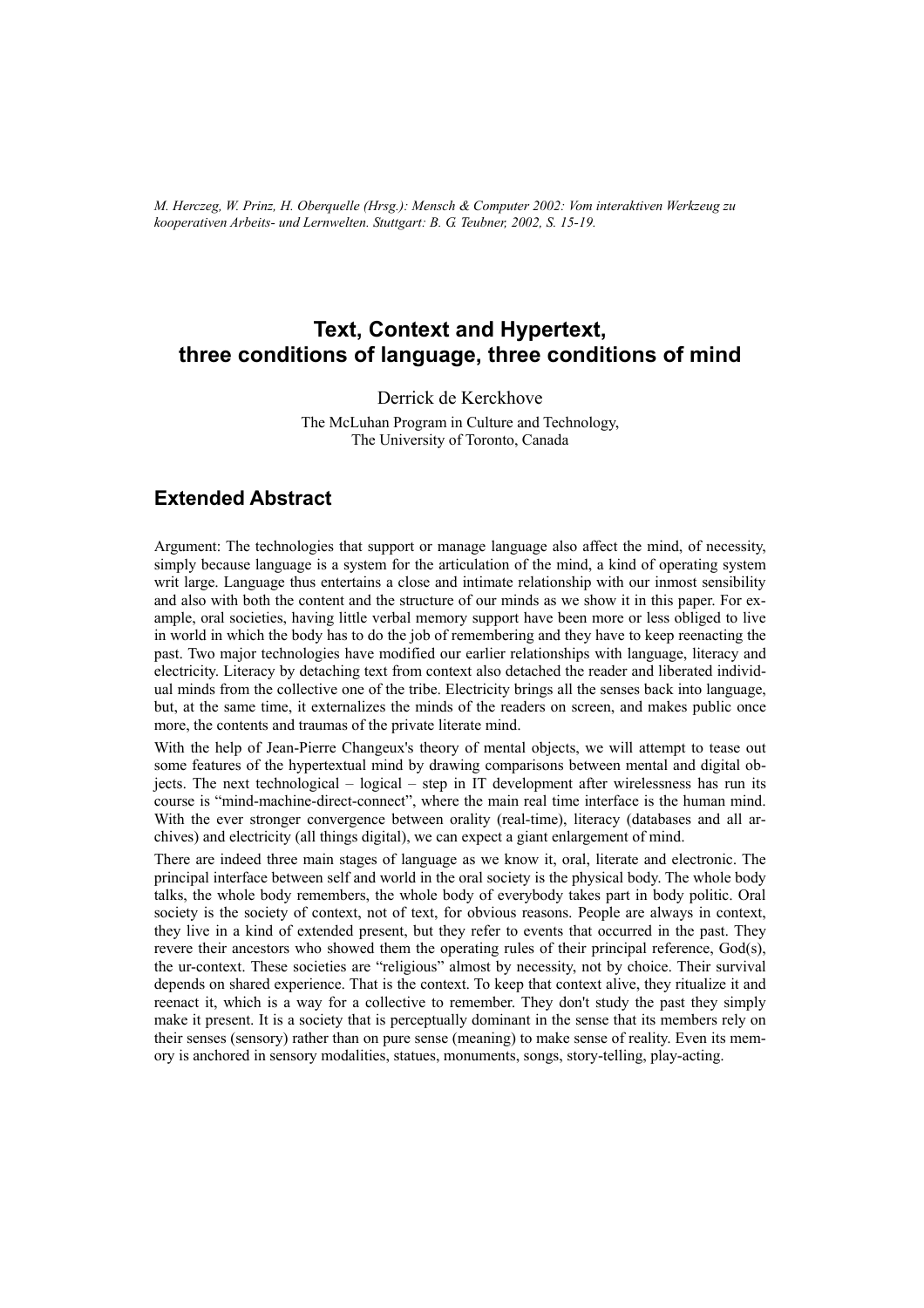Literate societies use a tool to store language. This tool helps people to turn context into text, to detach text from context, hence to detach themselves from it. The more faithful and simple the tool, the easier it is to detach the text from the context and to replace it in other contexts (the origin of fiction, of course, but also that of most technologies). The printed material is the dominant interface of the literate society. What's worth writing/printing/reading is not all language, only carefully crafted selections of language, so what is printed takes its position in a certain order of priority, at whatever level, in whatever genres, and whatever categories. Books and papers propose to people at large the contents of "reality" filtered through the modality of text. To a reader in alphabetic cultures, language first appears as an abstract string of easily recognizable signs, then as a mental construction, a kind of "assisted memory". Quite the opposite of the oral societies, the societies of text don't worry about losing the past, they just archive it. So their bias is to the future. It's always bound to be better than the past, what with all these wonderful technologies that keep pouring out. They are not very religious and they don't always need each other to thrive. They are all more or less "self-made people".

Electricity, from the time of the telegraph, whipped language into shape, made it ubiquitous, instant and now, digital. By translating all experience, including sensory ones into the same very simplified substance, digitization allows them back into the technologies of linguistic exchange. That is what is meant by multi – or hyper-media (vision, hearing), virtual reality (kinesthesia), interactive systems (touch). What Walter Ong named "secondary orality" is in fact the result of the electrification of language. Whether we are watching television or surfing the web, we are seeing multisensorial transpositions of language, with a high emphasis on iconicity. The mind of hypertext is dominated by icons, logos, links. Its main interface is the screen. Hypertext doesn't just imply "a text that is linked to other texts" it really encompasses all the world of electronic communication in permanent information and storage processing. At the same time it brings out the minds of the users on to the screens, interconnects them and accelerates them on networks. Anybody on line is de facto part of a world wide hypertext.

The key issue is that of the shape of the mind of hypertext. It is similar to that of context, but not absolutely collective, since it operates in real time (and also asynchronously over time) with and by specific addresses. It is also like the mind of text, but it is inverted, outwardly oriented to the screen instead of inwardly to the private psyche. The mind of hypertext shares into the minds of text and of context. It has a bit of both and more. It is connective. That means that while the collective memory is made more or less available in databases and on line, the entry of each one of us is privileged, our navigation unique and our experience shared only to the degree that we allow it. Indeed you might say that oral mind is also shared. Yes, but it is the only kind available, the private mind being subsumed into the common speaking and thinking. It is quite likely that the intolerance found in many fundamentalist groups is constitutional rather than by rational intent. Electric mind is truly post-literate in the sense that it can afford to know about itself and about the literate mind, it can combine the private and the collective into a single entity, the connective, without threatening either.

The collective, the private and the connective favour different kinds of thinking processes without ever completely eradicating the other. The dominant form of thinking in oral societies is speaking. If the word "thinking" is too ambiguous, replace it with "deliberation". It is the deliberation of the court, the palabra, the theatre, the rhetorical joust, the public debate, the political harangue, the sermon, the oracle, the witch doctor's formula. We have always assumed that thinking was a silent, internalized and privatized operation of the mind in isolation, but perhaps we are wrong.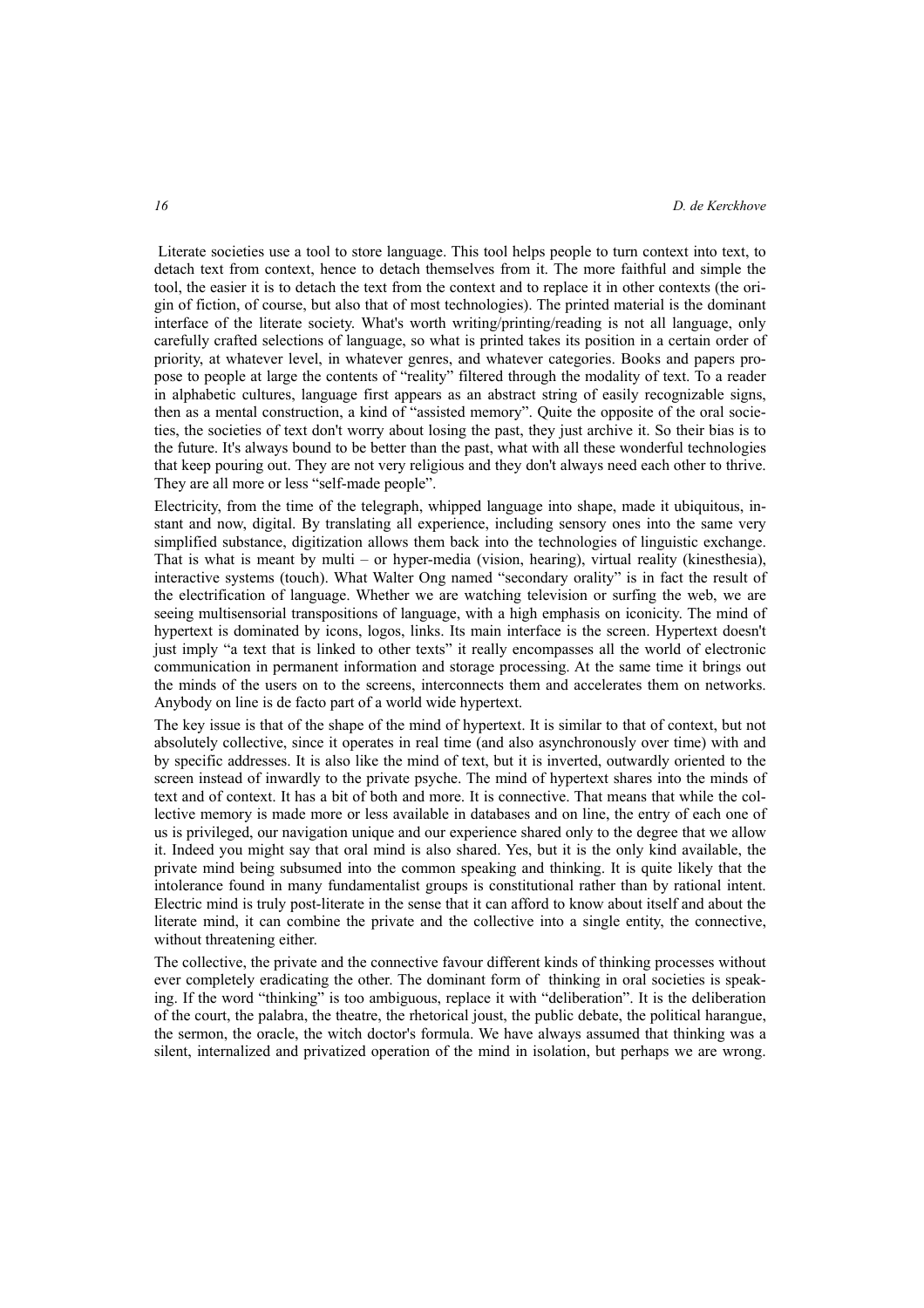Oral societies think aloud and they think together. Francisco Varela's principles apply very well to the thinking process in oral cultures:

- Speaking is an embodiment of language and thought
- The common understanding (the mind) emerges from the speech
- Oral situations imply inter-subjectivity, that is the real time co-presence of speaking subjects
- Orality is characterized by its permanent condition of circulation. Words find

no resting place, they are kept in permanent circulation (hence requiring much repetition and formulaic expression).

Literate people speak silently in their heads and call that thinking, while electric societies paradoxically "write orally". This is a kind of treatment of language where it appears simultaneously in context and is archived at the same time. In a literate mind access to memory is private and discreet, but it is an access to the subject's memory only, not to anybody else's. Access to the text may be commonly available but the transformation of text into thought and images is entirely privatized (which is the reason why, contrary to popular and academic opinion, newspapers are not "mass" media). Thinking or deliberation in hypertextual conditions is to access everybody else's memories and to share directly in real time into the knowledge capital of the human condition. Needless to say such a statement has to be nuanced by the recognition that political and economic conditions alter this ideal state.

However, hypertextual cognition is not limited to the single individual accessing the collective memory in a connective way. It is also shared cognition. The contents of our screens are available simultaneously to many people at once, synchronously, or over time, diachronously. The contents of screens and databases may not be as flexible or nuanced and complex as those of our private minds, but they are often more reliable, not only by repeating faithfully what they originally represented, but also by enriching themselves with new links and new additions and adducing new partners in thought.

What we share on screen is the technological equivalent of what French neurobiologist Jean-Pierre Changeux calls "mental objects" (MO). MOs are synaptic configurations of neuronal activity that represent or evoke images and ideas or sounds and sensations that the subject experiencing them recognizes as significant either in isolation or in connection with others images, ideas and sensations. The principal criteria for Changeux is the degree to which a mental object will address sensory receptors, or structurally embedded responses in those parts of the brain that are responsible for integrating data into meaning. Based on the level of sensory content that different situations of thinking evoke, Changeux suggests that there are three principal kinds of "neuronal graphs", i.e. configurations of synaptic connections:

*Percepts*: these are images that depend more on direct real-time contact of the subjects with the ambient reality in front or around them; they have a high sensory content, hence they address areas of the brain where such data is processed as opposed to…

*Concepts*: these are configurations of synaptic connections that refer preferably to patterns, models and other abstract figures that are easy to mix and match and to interconnect among themselves. They are processed in different parts and differents combinations of collaborations among parts of the brain than, for example…

*Icons* (or "images of memory"): these are made of a mix of perceptual and conceptual synaptic references and provide us with recall and memory items. Typically, because the sensory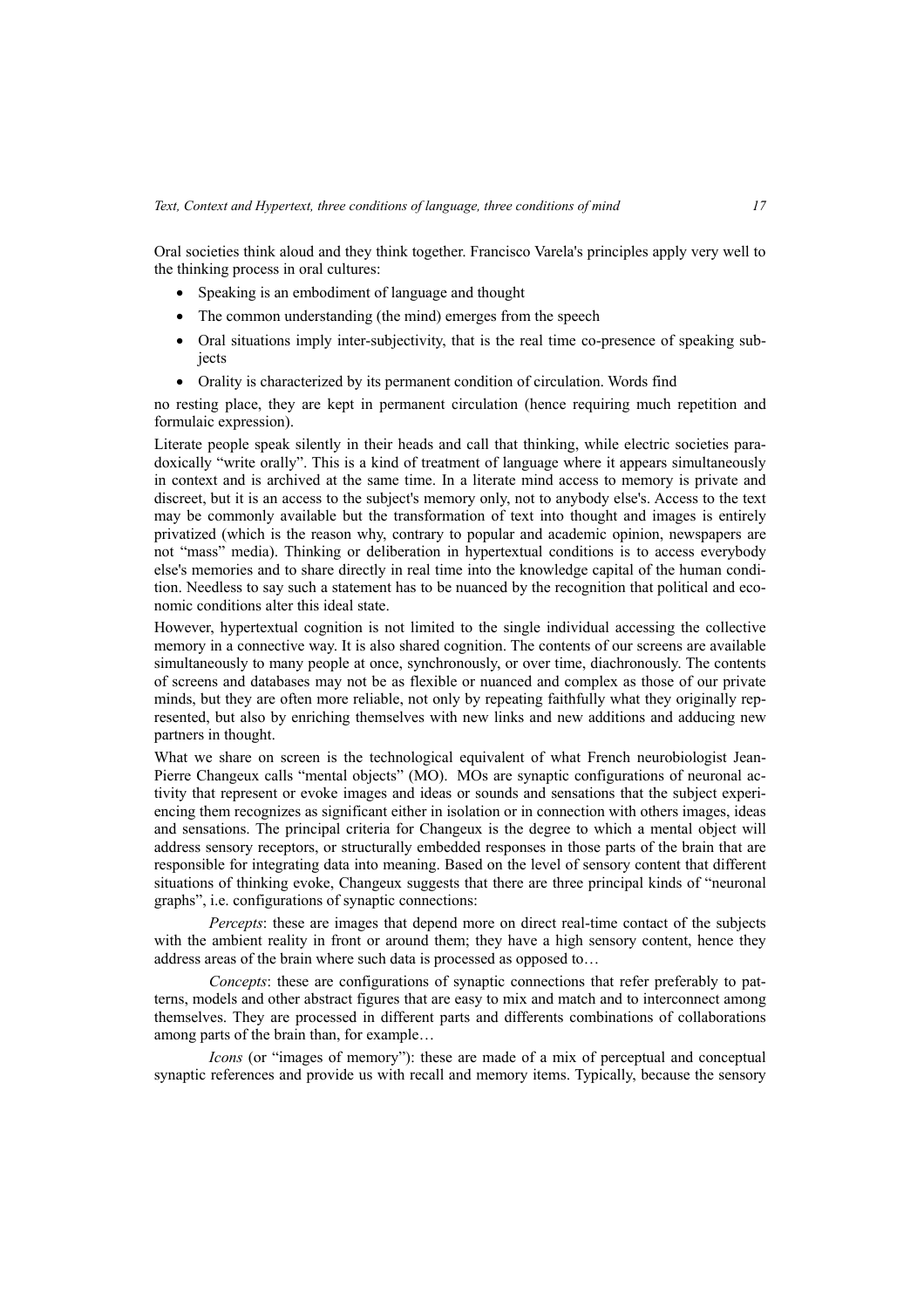content is evoked and not experienced and supported by sustained external stimulation, it tends to be weaker (except, perhaps, in people endowed with a vivid imagination or expert readers of poetry and novels).

When applied to media studies and to the understanding of how technologies affect our minds, it is interesting to note that orality clearly favours perceptual relationships, while literacy encourages a dominance of conceptual references. The minds of the society of readers are dominated by concepts. By comparison with the oral society, the literate one is all dried up, very desensorialized and abstract. Artists roles in such societies consist in keeping the sensory life alive and interested (popular and high-brow music, media, literature, etc.). Electricity, on the other hand favours iconic relationships. Everything we see on a screen is a kind of "mental object" an icon, an image of memory, but externalized. When screens support the display of digitally constructed objects, once cannot help but notice the great similarities between mental objects and digital objects (DO).

Among the points DOs have in common with MOs:

- They depend on connections
- They are recreated on demand, "just-in-time", so to speak
- They are reasonably reliable (DOs perhaps more so than MOs)
- They are vulnerable to systemic attacks and destruction (mental breakdowns, viruses)
- They are part of a greater reasonably homogenous whole
- They rely on very low intensity electrical (organic and electronic) energy
- They are made of varying doses of perceptual, iconic and conceptual content (wireframes and polygons are typical equivalents to imaging concepts, while rendering does the job of sensory memory)
- They are scalable and susceptible to shortcuts and generalizations
- They are meant to be networked

We could go on like this for a while, and, given more thought, we probably should. The value, however, of lining these points of comparison is not in being exhaustive but suggestive of the many complexities of mind that are emulated by IT. Of course DOs also add the hugely expanded potential of both being provided by other than the mind of the user and by being amenable to coproduction in real-time by several participants. In effect, technological trends show the relentless drive towards faster and larger connections as well as more pertinent (hypertinent as I call them) connections. The rapid improvement of search engines from the early days of Yahoo! to the present time of gurunet and google shows cognitive progress in leaps and bounds. We can expect not too long from now something I call MMDC or Mind-Machine-Direct-Connect, when by simply thinking about something in front of a screen, it will be possible not only to summon it from the depths of the world databases, but also to modify it and share it by thought alone. At some point, it will seem that, except from their electronic or organic source, there isn't much operative difference between DOs and MOs. At that point, we will need very disciplined thought not to get into a world we don't want to, because there will be less and less resistance of matter to the power of thought amplified, extended, simulated and executed by electricity.

We can be quite sure that the kind of society we are entering into will be different from that of text and context. I suppose we can expect a general improvement in collaborative strategies. Soon people will find out that putting minds in series instead of parallel, you get better, faster and more pertinent result. Academe may finally get it one day and multiply the intelligences and the hearts